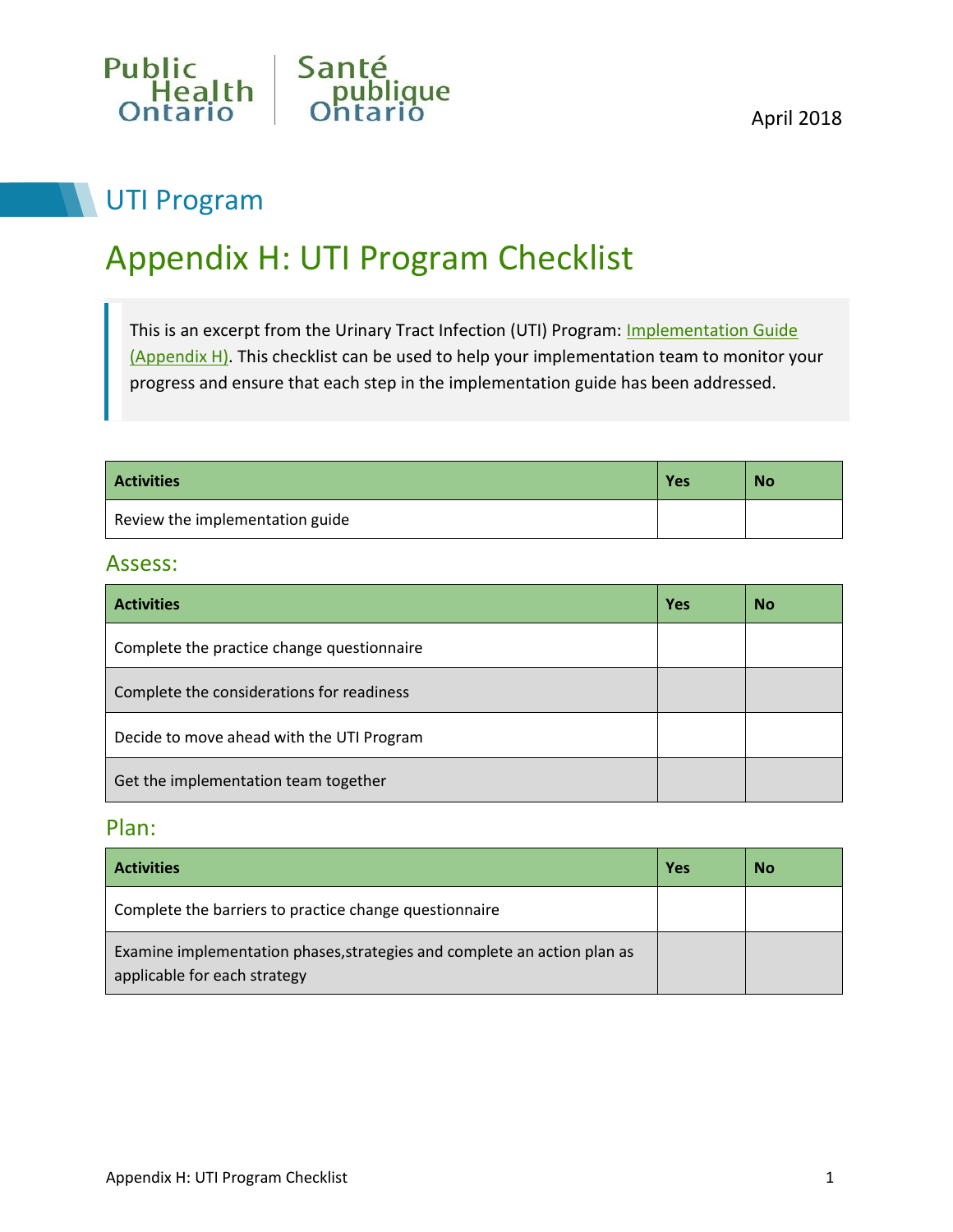#### **Increase buy-in and support**

| <b>Activities</b>                                                                                      | <b>Yes</b> | <b>No</b> |
|--------------------------------------------------------------------------------------------------------|------------|-----------|
| Strategy A: Involve local influencers<br>Create action plan<br>$\bullet$                               |            |           |
| Strategy B: Generate buy-in<br>Create action plan<br>$\bullet$                                         |            |           |
| Strategy C: Align policy and procedures to reflect practice changes<br>Create action plan<br>$\bullet$ |            |           |
| Strategy D: Review how resident symptoms are documented and<br>communicated<br>Create action plan      |            |           |

#### **Increase knowledge and develop skills**

| <b>Activities</b>                                                                                          | Yes | <b>No</b> |
|------------------------------------------------------------------------------------------------------------|-----|-----------|
| Strategy E: Deliver education to staff<br>Create action plan<br>$\bullet$                                  |     |           |
| Strategy F: Provide information and education to residents and families<br>Create action plan<br>$\bullet$ |     |           |
| Strategy G: Use coaching to reinforce practices and support staff<br>Create action plan<br>$\bullet$       |     |           |

#### **Monitor practice and give feedback to staff**

| <b>Activities</b>                                                                               | <b>Yes</b> | <b>No</b> |
|-------------------------------------------------------------------------------------------------|------------|-----------|
| Strategy H: Keep track of how your home is doing and provide feedback to<br>staff               |            |           |
| Create action plan<br>$\bullet$                                                                 |            |           |
| Strategy I: Continue to remind staff of key practice changes<br>Create action plan<br>$\bullet$ |            |           |